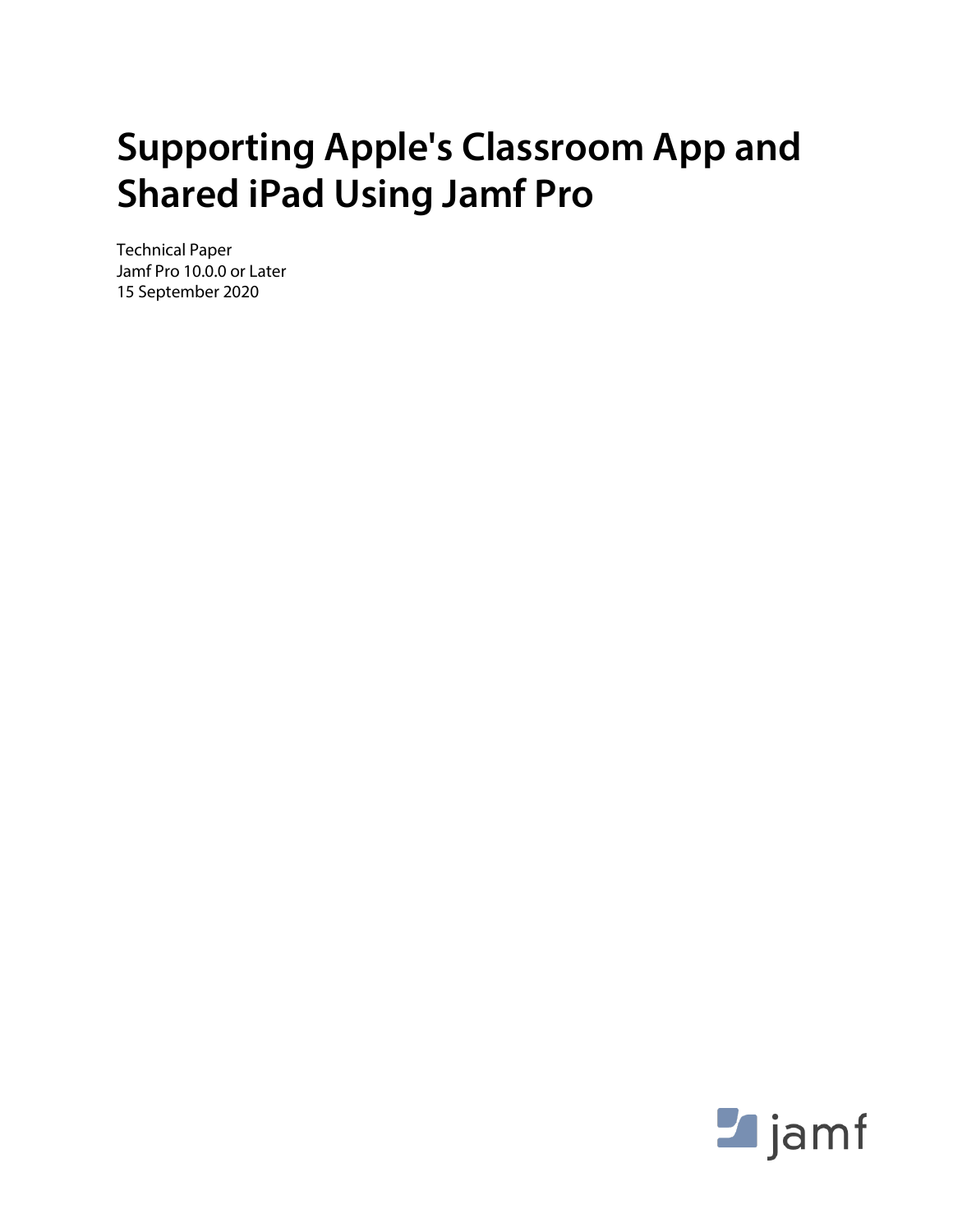© copyright 2002-2020 Jamf. All rights reserved.

Jamf has made all efforts to ensure that this guide is accurate.

Jamf 100 Washington Ave S Suite 1100 Minneapolis, MN 55401-2155 (612) 605-6625

Jamf, the Jamf Logo, JAMF SOFTWARE®, and the JAMF SOFTWARE Logo® are registered or common law trademarks of JAMF SOFTWARE, LLC in the U.S. and other countries.

Apple, the Apple logo, iPad, and iPod touch are trademarks of Apple Inc., registered in the United States and other countries. App Store is a service mark of Apple Inc., registered in the United States and other countries.

IOS is a trademark or registered trademark of Cisco in the United States and other countries.

All other product and service names mentioned herein are either registered trademarks or trademarks of their respective companies.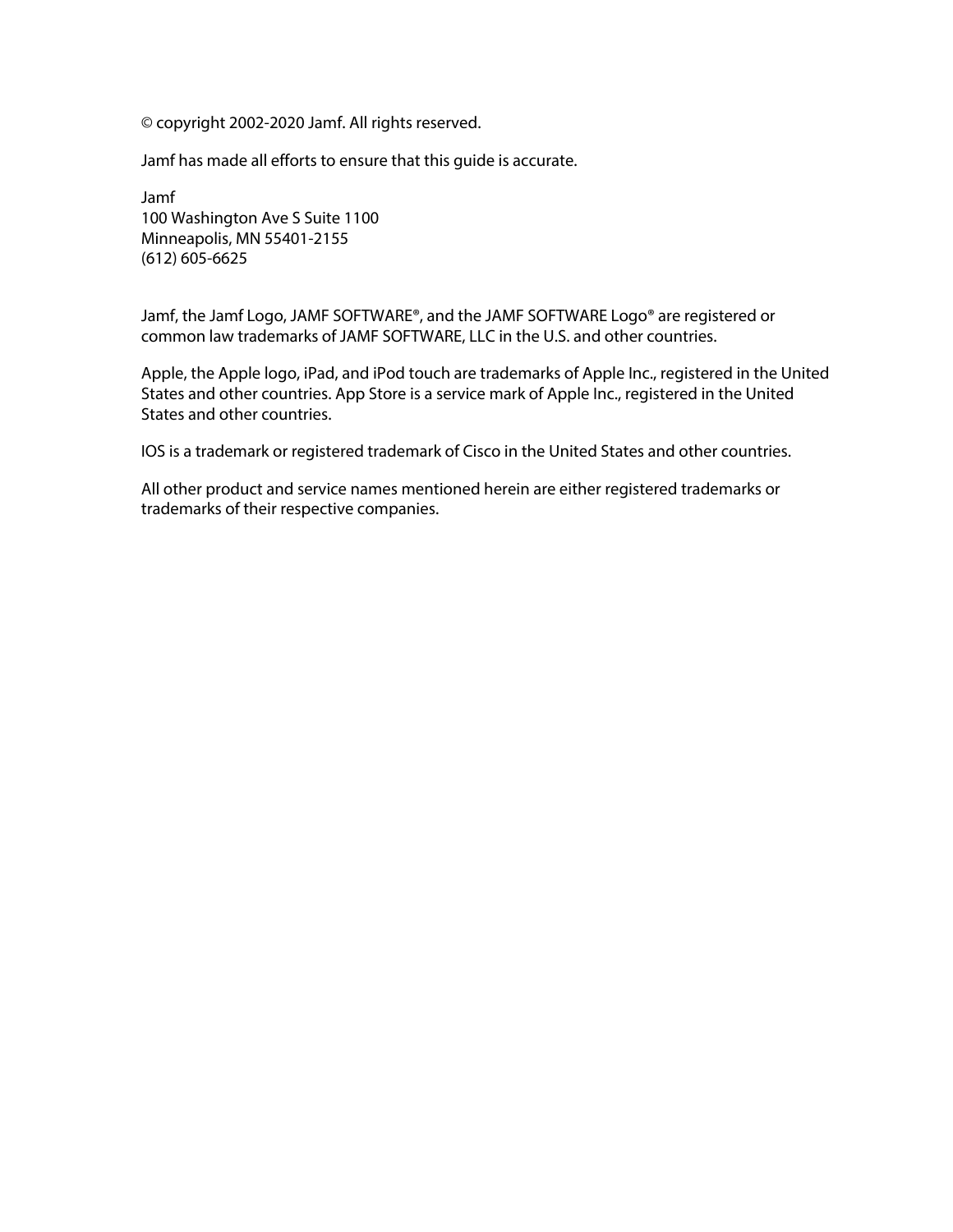## **Contents**

#### **[Introduction](#page-3-0)**

 [What's in This Guide](#page-3-1) [Additional Resources](#page-3-2)

#### **[Overview](#page-4-0)**

#### **[Enable Apple Education Support](#page-5-0)**

 [Requirements](#page-5-1) [Enabling Apple Education Support](#page-5-2)

#### **[Distribute Apple's Classroom App](#page-6-0)**

#### **[Support Shared iPad for Apple's Classroom App](#page-7-0)**

 [Requirements](#page-7-1) [Enabling Shared iPad During Enrollment](#page-7-2) [Creating a Mobile Device Group](#page-8-0)

#### **[Set Up Students](#page-9-0)**

 [Setting Up Students](#page-9-1) [Creating a Student User Group](#page-10-0)

#### **[Create Classes for Apple's Classroom App](#page-11-0)**

[Requirements](#page-11-1)

[Creating a Class](#page-11-2)

[Removing a Student From Shared iPad](#page-12-0)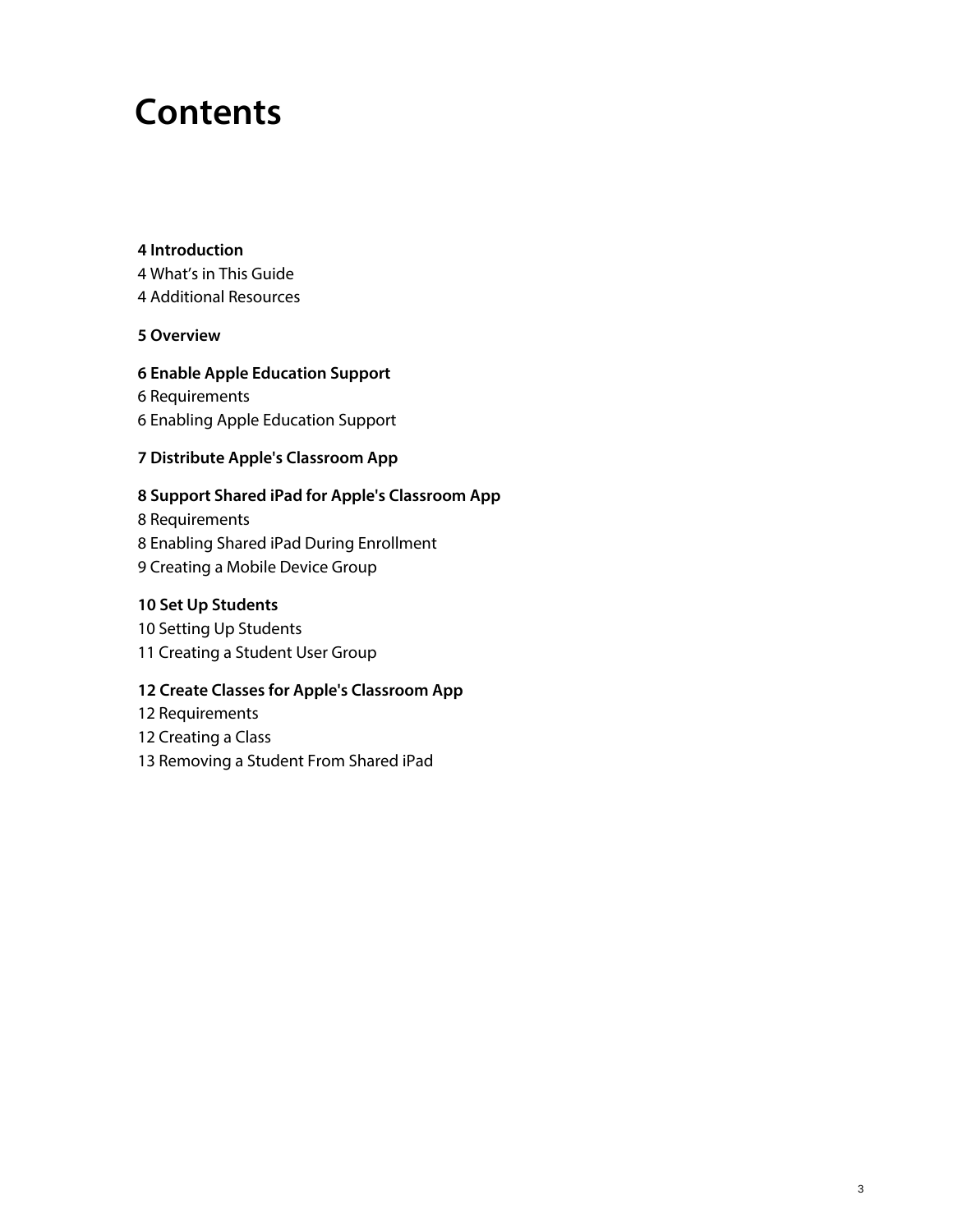# <span id="page-3-0"></span>**Introduction**

## <span id="page-3-1"></span>**What's in This Guide**

This guide provides step-by-step instructions for supporting Apple's Classroom app and Shared iPad using Jamf Pro (formerly the Casper Suite).

### <span id="page-3-2"></span>**Additional Resources**

- **[Classroom User Guide](https://support.apple.com/guide/classroom/welcome/ipados)**
- **[Apple School Manager User Guide](https://support.apple.com/guide/apple-school-manager/welcome/web)**
- [Jamf Pro Administrator's Guide](https://docs.jamf.com/jamf-pro/administrator-guide/)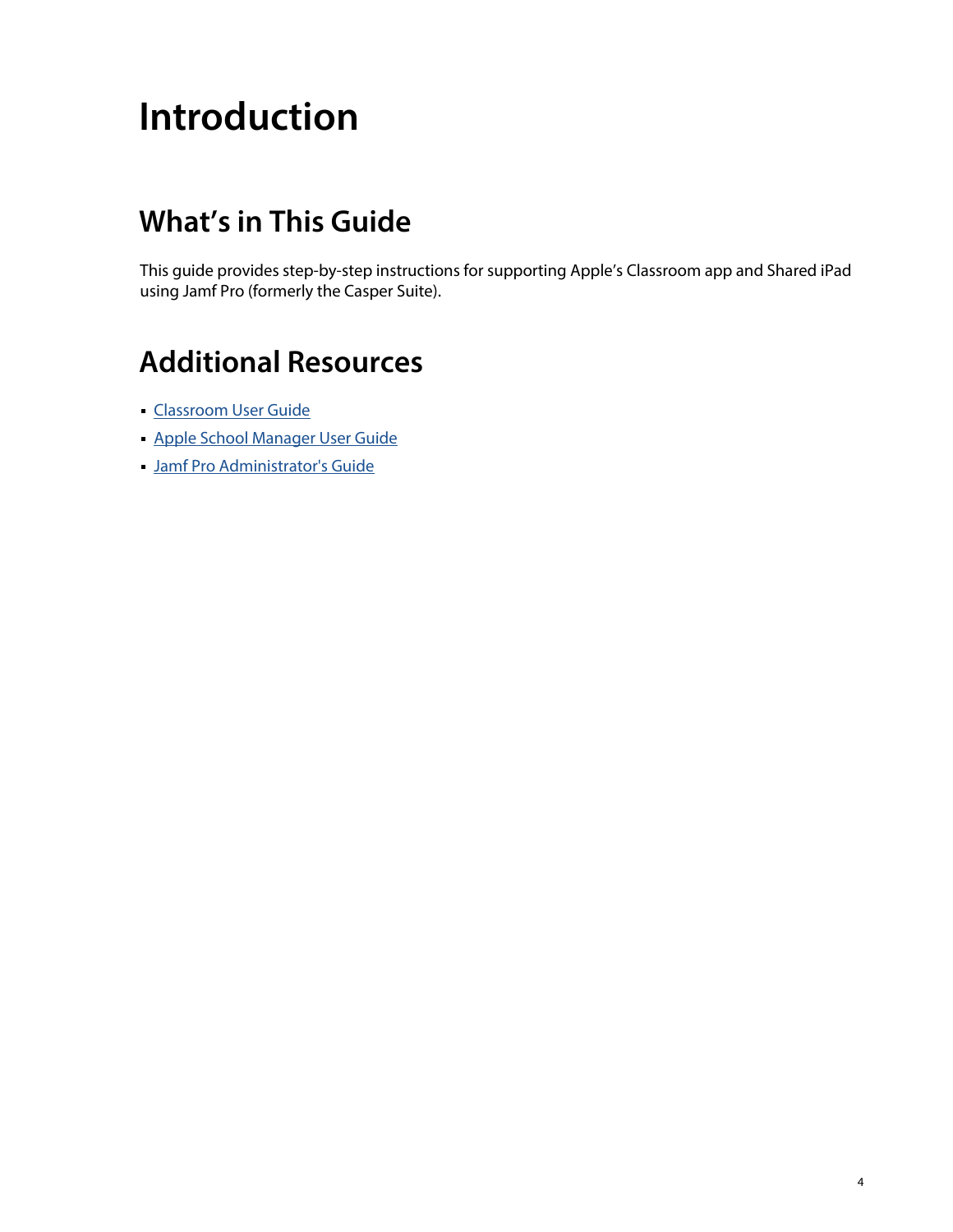## <span id="page-4-0"></span>**Overview**

This guide provides a complete workflow for supporting Apple's Classroom app and Shared iPad using Jamf Pro.

This involves the following steps:

- 1. Enable Apple Education Support
- 2. Distribute Apple's Classroom app to teacher iPads
- 3. Support Shared iPad for Apple's Classroom app
- 4. Set up students
- 5. Create classes for Apple's Classroom app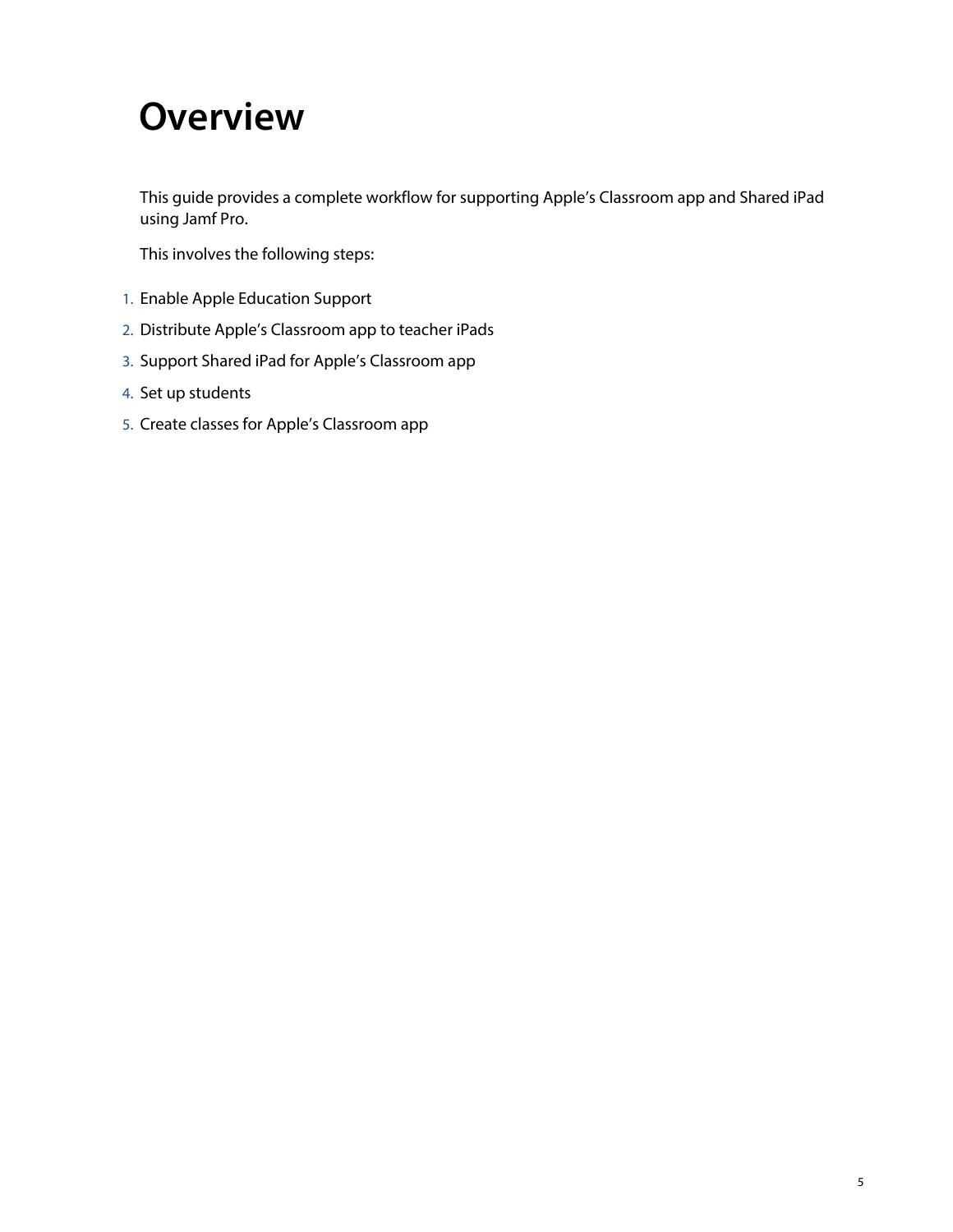# <span id="page-5-0"></span>**Enable Apple Education Support**

The Apple Education Support settings allow you to enable support for Shared iPad and Apple's Classroom app.

When you enable Apple Education Support, you allow iPads to be enrolled with Jamf Pro as Shared iPad using a mobile device PreStage enrollment. In addition, you allow Classes in Jamf Pro to be configured for use with Apple's Classroom app.

### <span id="page-5-1"></span>**Requirements**

To enable Apple Education Support in Jamf Pro, you need the following:

- Jamf Pro 9.9 or later
- **Supervised iPads with iOS 9.3 or later**
- A valid push certificate in Jamf Pro (For more information, see [Push Certificates](https://docs.jamf.com/jamf-pro/administrator-guide/Push_Certificates.html) in the *Jamf Pro Administrator's Guide*.)

### **Enabling Apple Education Support**

- <span id="page-5-2"></span>1. Log in to Jamf Pro.
- 2. In the top-right corner of the page, click **Settings <sup>198</sup>.**
- 3. Click Global Management. (In Jamf Pro 10.11.0 or earlier, click Device Management.)
- 4. Click Apple Education Support **B**.
- 5. Click Edit.
- 6. Select the **Enable Apple Education Support** checkbox.
- 7. Click Save.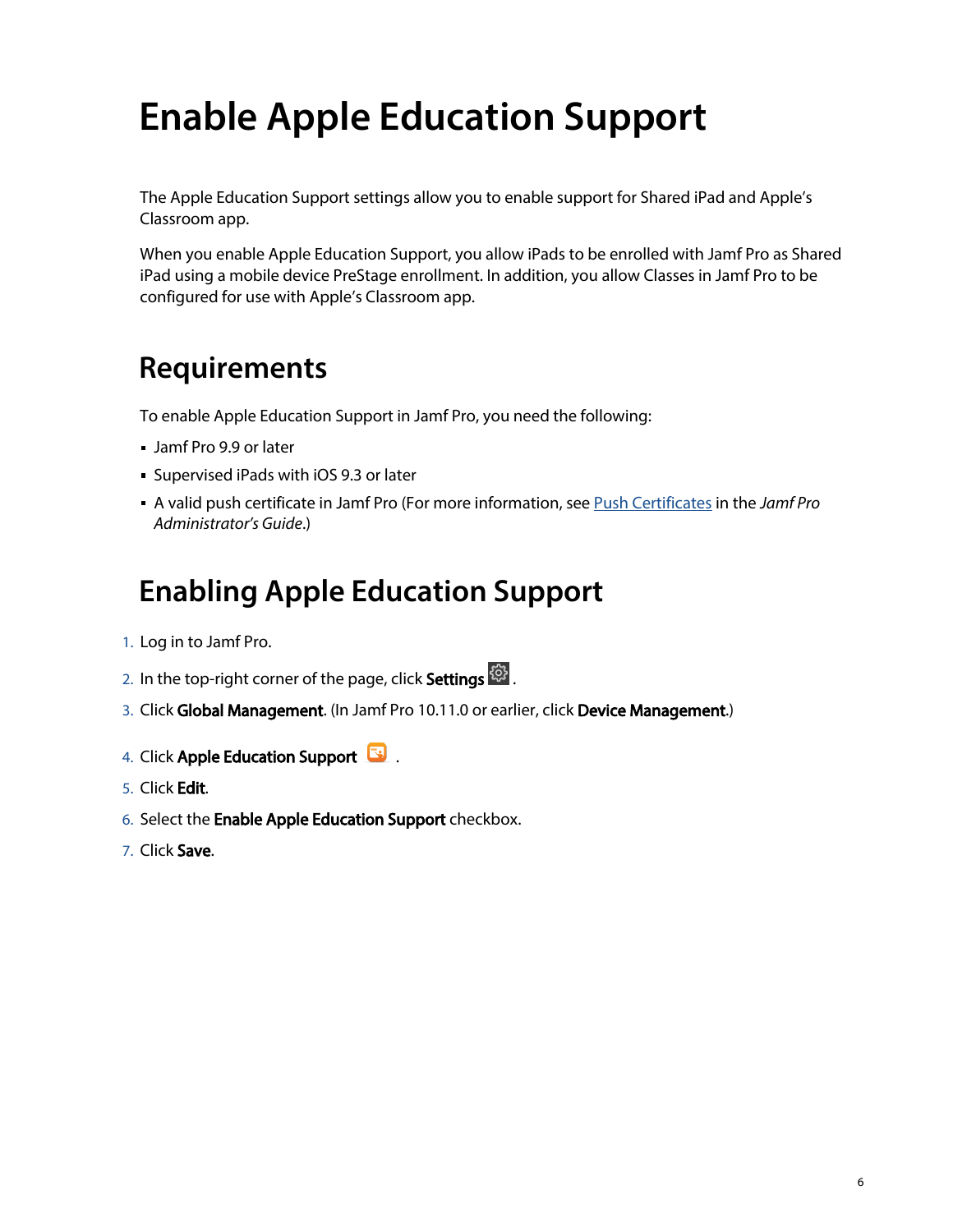# <span id="page-6-0"></span>**Distribute Apple's Classroom App**

Use Jamf Pro to distribute Apple's Classroom app to the teacher iPads in your environment. For information and complete instructions on distributing [App Store](https://docs.jamf.com/jamf-pro/administrator-guide/App_Store_Apps.html) apps with Jamf Pro, see App Store [Apps](https://docs.jamf.com/jamf-pro/administrator-guide/App_Store_Apps.html) in the *Jamf Pro Administrator's Guide*.

For more information about the requirements for Apple's Classroom app, as well as teacher and student minimum device requirements, see [Classroom requirements](https://support.apple.com/guide/classroom/classroom-requirements-clac1b9b4dx8/) in Apple's *Classroom User Guide*.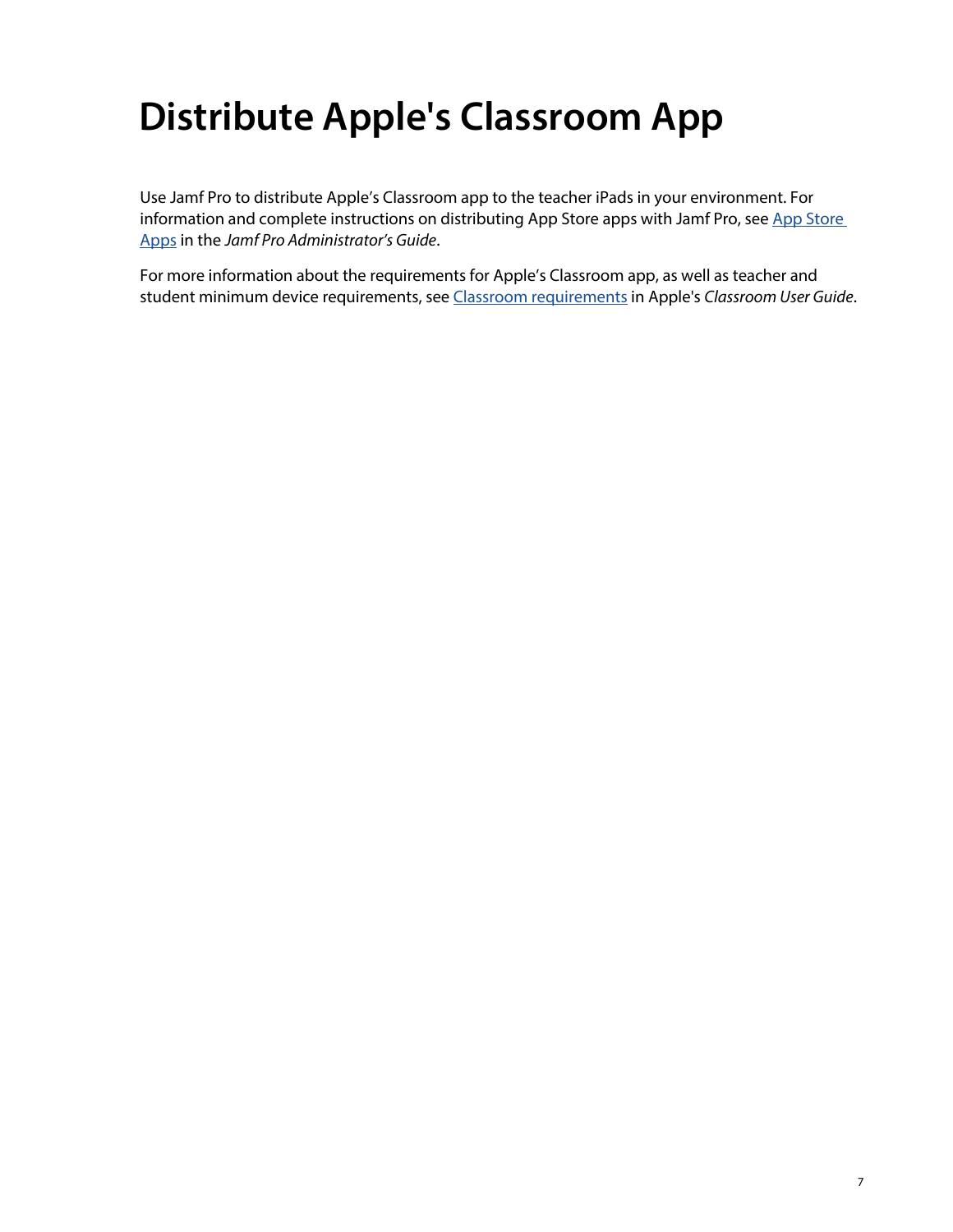## <span id="page-7-0"></span>**Support Shared iPad for Apple's Classroom App**

To use Shared iPad in your environment, you need to enable Shared iPad in a mobile device PreStage enrollment and then enroll iPads with Jamf Pro using the PreStage. Only iPads that are associated with the PreStage enrollment and meet Shared iPad requirements can be enrolled with Jamf Pro as Shared iPad.

When you enable Shared iPad in a PreStage enrollment, you can select the maximum number of user accounts that can be stored with Shared iPad. This allows you to limit the number of locally stored user accounts on the iPad.

After you enroll iPads with Jamf Pro as Shared iPad, you can create a mobile device group for Shared iPad in your environment. This allows you to add a smart or static mobile device group when you create a class in Jamf Pro for use with Apple's Classroom app.

### <span id="page-7-1"></span>**Requirements**

To enable Shared iPad during enrollment with Jamf Pro, you need the following:

- Jamf Pro 9.9 or later
- Supervised iPads with iOS 9.3 or later
- Apple Education Support enabled in Jamf Pro (For more information, see the Enable Apple [Education Support](#page-5-0) section.)
- An Automated Device Enrollment (formerly DEP) instance created in Jamf Pro (For more information, see Integrating with Apple's Device Enrollment in the *Jamf Pro Administrator's Guide*.)

To allow students to log in to Shared iPad, the student's Managed Apple ID must be entered in the Roster category of user inventory information. For more information, see the [Set Up Students](#page-9-0) section in this technical paper.

### **Enabling Shared iPad During Enrollment**

- <span id="page-7-2"></span>1. Log in to Jamf Pro.
- 2. Click **Devices** at the top of the page.
- 3. Click PreStage Enrollments.
- 4. Do one of the following:
	- If you are creating a new PreStage enrollment, click **New**. For additional instructions on creating a new PreStage enrollment, see Mobile Device PreStage [Enrollments](https://docs.jamf.com/jamf-pro/administrator-guide/Mobile_Device_PreStage_Enrollments.html) in the *Jamf Pro Administrator's Guide*.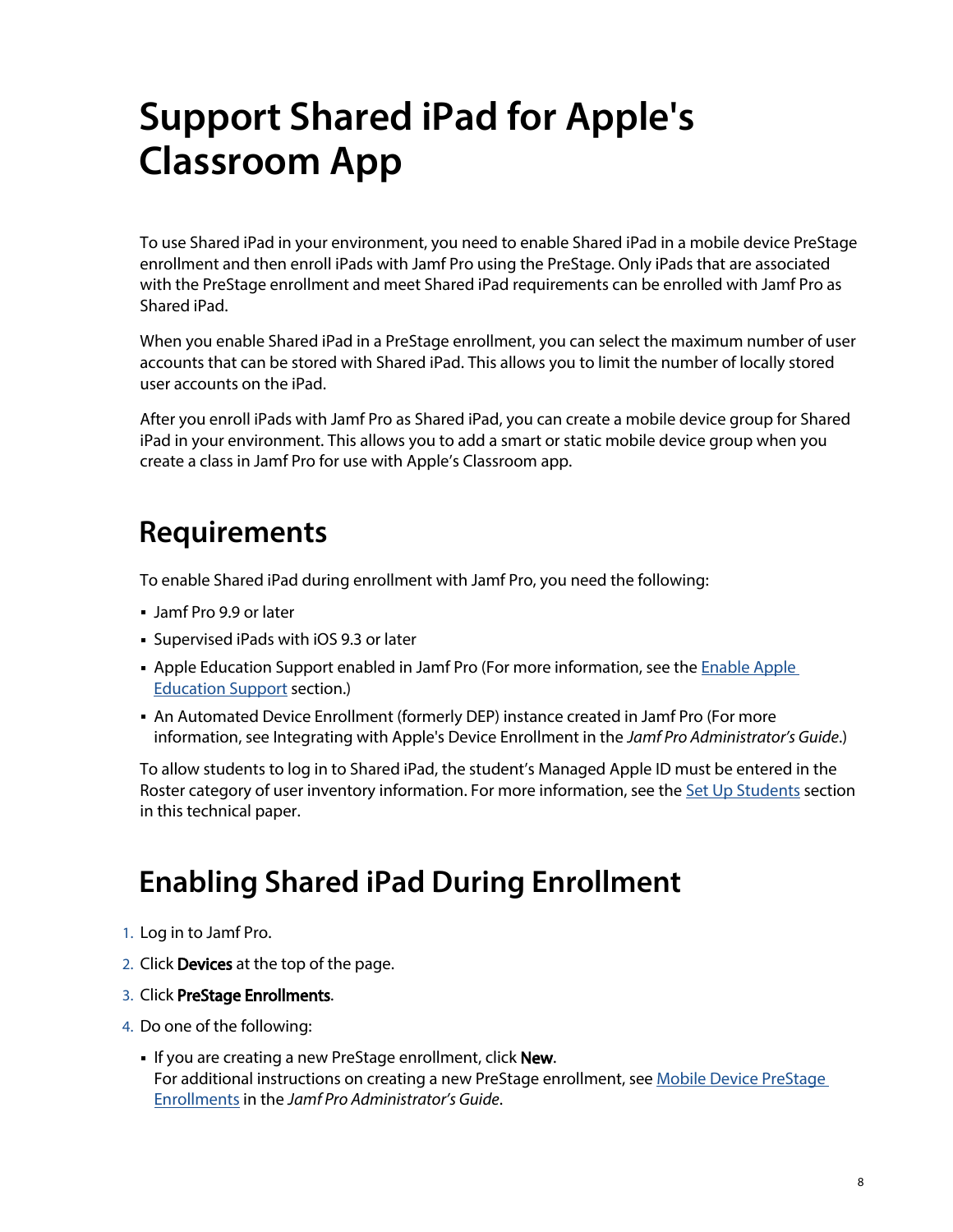- If you are editing an existing PreStage enrollment, click the PreStage enrollment you want to edit, and then click Edit.
- 5. Use the General payload to enable Shared iPad.
	- a. Select **Supervise Devices.**
	- b. Select Enable Shared iPad.
	- c. Enter the maximum number (up to 99) of users accounts that can be stored with Shared iPad using the Number of users text field. This limits the number of user accounts that can be stored locally on the iPad. (In Jamf Pro 10.12.0 or earlier, the maximum number of user accounts is 10.)
- 6. Click the Scope tab and configure the scope of the PreStage enrollment by selecting the checkbox next to each iPad that you want to add to the scope. The mobile devices listed on the Scope tab are the mobile devices that are associated with Automated Device Enrollment (formerly DEP) via the server token file (.p7m) you downloaded from Apple.
- 7. Click Save.

iPads that are associated with the PreStage enrollment and meet Shared iPad requirements are enrolled with Jamf Pro as Shared iPad.

### <span id="page-8-0"></span>**Creating a Mobile Device Group**

After you enroll iPads with Jamf Pro as Shared iPad, you need to create smart or static device groups that contain the iPads. For more information, see [Smart Groups](https://docs.jamf.com/jamf-pro/administrator-guide/Smart_Groups.html) or [Static Groups](https://docs.jamf.com/jamf-pro/administrator-guide/Static_Groups.html) in the *Jamf Pro Administrator's Guide*.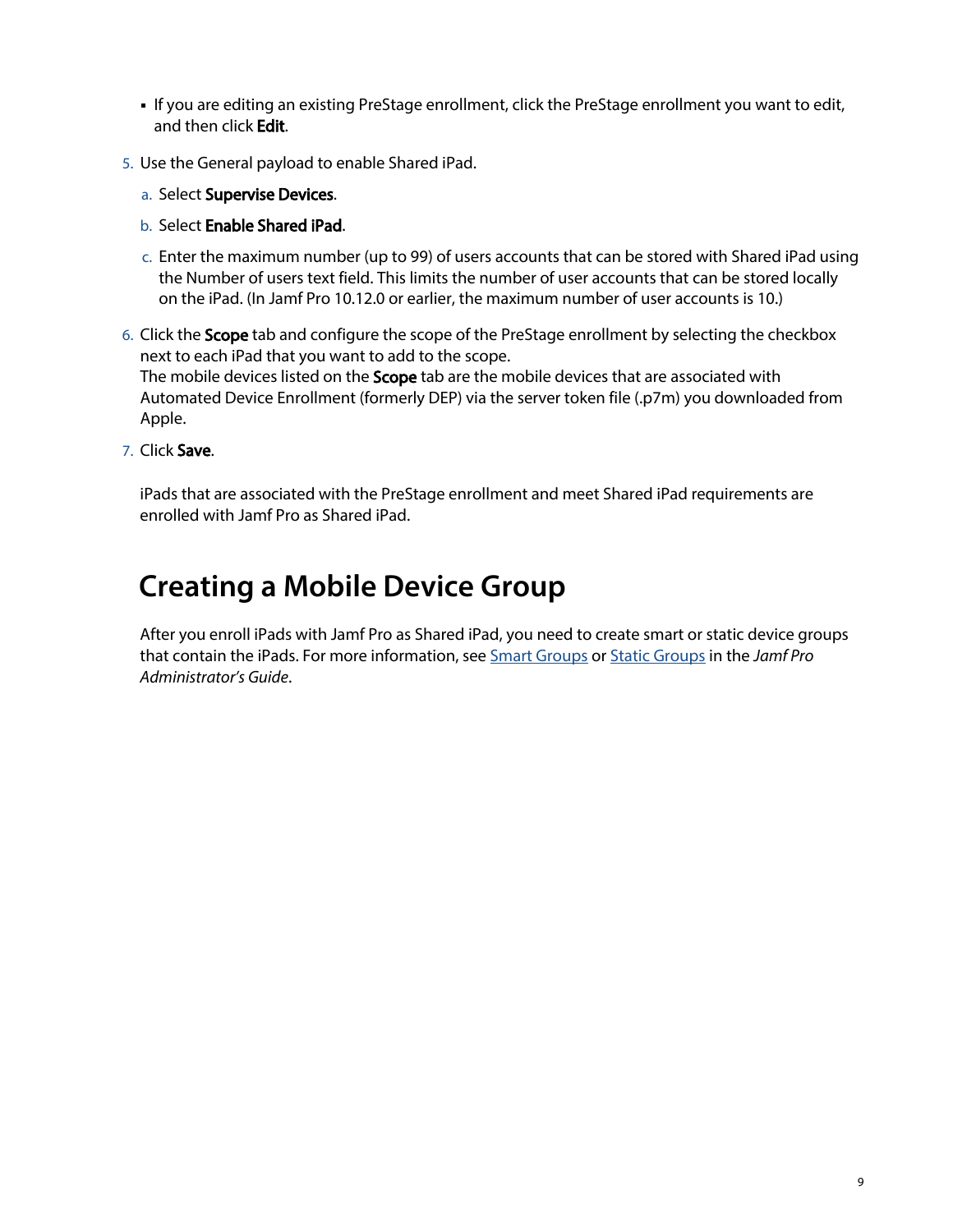# <span id="page-9-0"></span>**Set Up Students**

To allow students to log in on Shared iPad, you need to ensure that the student's Managed Apple ID is entered in the Roster category of user inventory information. To do this, you can create new users or edit existing users in the Users tab.

The following information can be specified in the Roster category of user inventory information:

- **Full Name from Roster**—This is the name that you created for the student in Apple School Manager.
- Managed Apple ID—This information is required to use Shared iPad.
- **Password Requirement**—This requires students to set their passcode to the specified number of passcode characters and is required to use Shared iPad. You can choose to require a four-digit numeric code, a six-digit numeric code, or a complex code. Choosing "complex" allows students to set an alpha-numeric passcode.

After you enter Roster information for students in user inventory information, you can create a user group that contains students with Managed Apple IDs in your environment. This allows you to add a smart or static user group when you create a class in Jamf Pro for use with Apple's Classroom app.

### <span id="page-9-1"></span>**Setting Up Students**

- 1. Log in to Jamf Pro.
- 2. Click Users at the top of the page.
- 3. Do one of the following:
	- If you are adding a new user to Jamf Pro, leave the search field blank and press the Enter key. Then click New.

For more information on adding a new user to Jamf Pro, see [Manually Adding a User to Jamf Pro](https://docs.jamf.com/jamf-pro/administrator-guide/Manually_Adding_a_User_to_Jamf_Pro.html) in the *Jamf Pro Administrator's Guide*.

- If you are editing an existing user, perform a simple or advanced search, and then click the user you want to edit information for. For more information on editing an existing user, see [User Inventory Information](https://docs.jamf.com/jamf-pro/administrator-guide/User_Inventory_Information.html) in the *Jamf Pro Administrator's Guide*.
- 4. Use the Roster category to enter information about the student.
	- a. Enter the student's name in the **Full Name from Roster** field.
	- b. Enter the student's Managed Apple ID.
	- c. Choose the password complexity from the Passcode Requirement pop-up menu.
- 5. Click Save.

The information is saved in the user's inventory information. Students can log in to Shared iPad using their Managed Apple ID.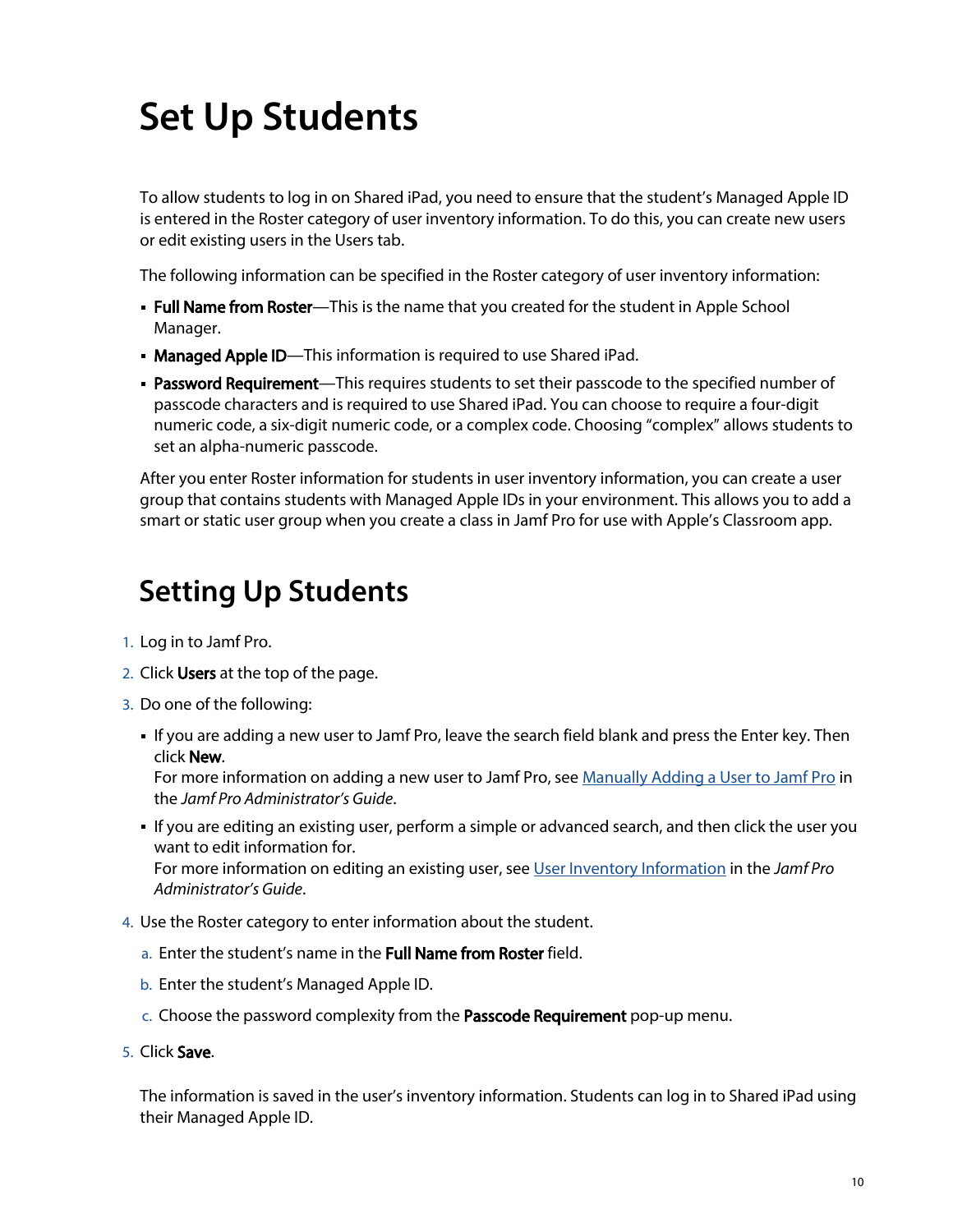## <span id="page-10-0"></span>**Creating a Student User Group**

After you enter information in the Roster category of user inventory information, you need to create smart or static user groups that contain students with Managed Apple IDs. For more information, see [Smart Groups](https://docs.jamf.com/jamf-pro/administrator-guide/Smart_Groups.html) or [Static Groups](https://docs.jamf.com/jamf-pro/administrator-guide/Static_Groups.html) in the *Jamf Pro Administrator's Guide*.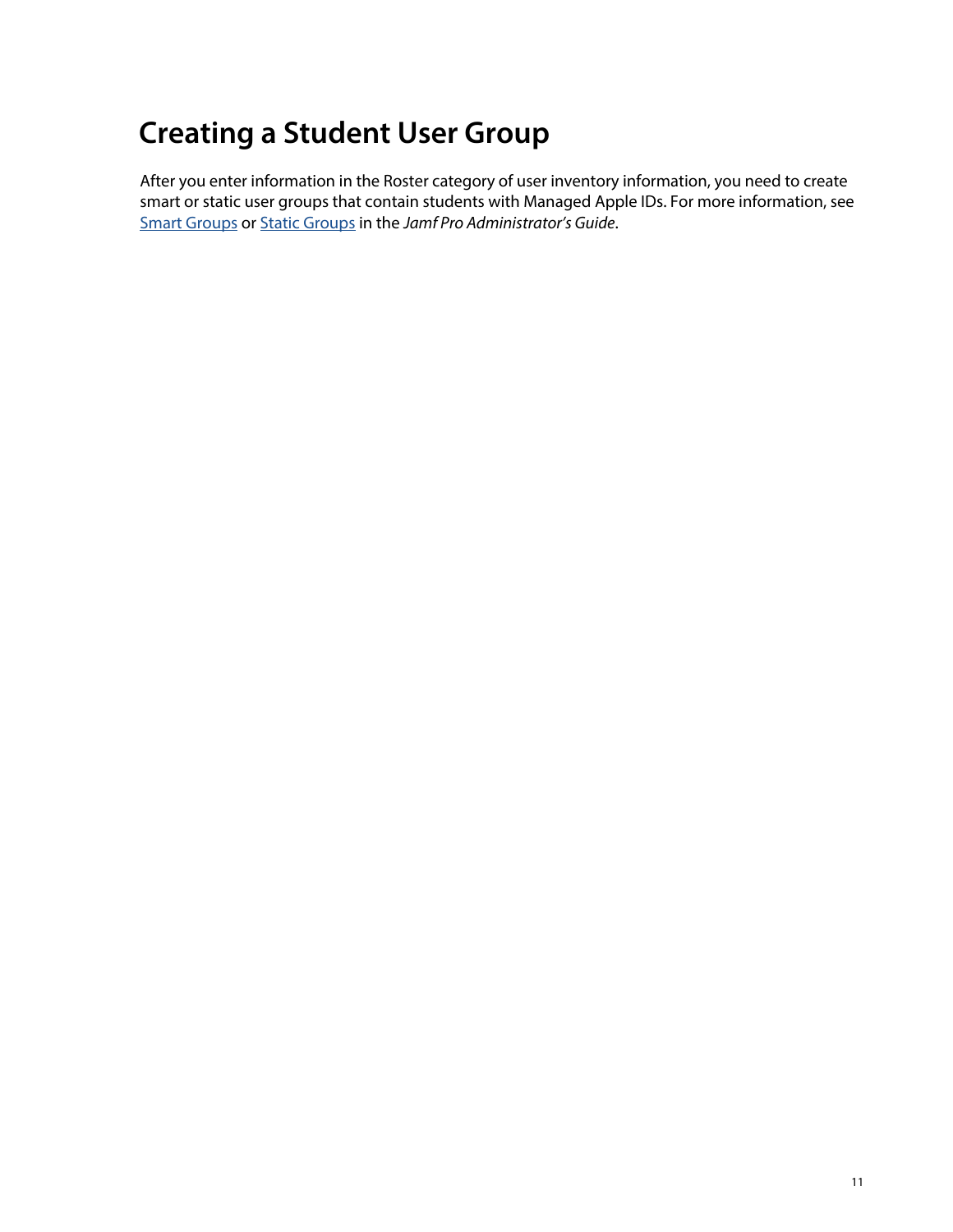# <span id="page-11-0"></span>**Create Classes for Apple's Classroom App**

Before you can use Apple's Classroom app in your environment, you need to create Classes in Jamf Pro. This involves adding students, teachers, and mobile devices to a class. In addition, you can configure app usage restrictions and the student iPad Home screen layout.

If a student is no longer using an iPad for a class, you can remove the student from Shared iPad using Jamf Pro.

## <span id="page-11-1"></span>**Requirements**

To create a class in Jamf Pro for use with Apple's Classroom app, you need the following:

- Jamf Pro 9.9 or later
- Supervised iPads
- Apple Education Support enabled in Jamf Pro (For more information, see the Enable Apple [Education Support](#page-5-0) section.)
- Teachers assigned to iPads in Jamf Pro (For more information, see [User Assignments](https://docs.jamf.com/jamf-pro/administrator-guide/User_Assignments.html) in the *Jamf Pro Administrator's Guide*.)

In addition, you must ensure that teacher and student iPads meet the minimum device requirements for use with Apple's Classroom app. For more information, see [Classroom requirements](https://support.apple.com/guide/classroom/classroom-requirements-clac1b9b4dx8/) in Apple's *Classroom User Guide*.

Note: To distribute App Store apps and apply app usage restrictions to Shared iPad in a class, device-assignable apps must be added to Jamf Pro and distributed to iPads using device-based managed distribution. For more information, see [VPP-Managed Distribution for Mobile Devices](https://docs.jamf.com/jamf-pro/administrator-guide/VPP-Managed_Distribution_for_Mobile_Devices.html) and [App Store Apps](https://docs.jamf.com/jamf-pro/administrator-guide/App_Store_Apps.html) in the *Jamf Pro Administrator's Guide*.

### <span id="page-11-2"></span>**Creating a Class**

The procedure below covers the basic steps for creating a class in Jamf Pro. For detailed information on configuring and editing classes, see [Classes](https://docs.jamf.com/jamf-pro/administrator-guide/Classes.html) in the *Jamf Pro Administrator's Guide*.

- 1. Log in to Jamf Pro.
- 2. Click **Devices** at the top of the page.
- 3. Click Classes.
- 4. Click **New** to create a new class.
- 5. Enter a display name for the class using the General payload.